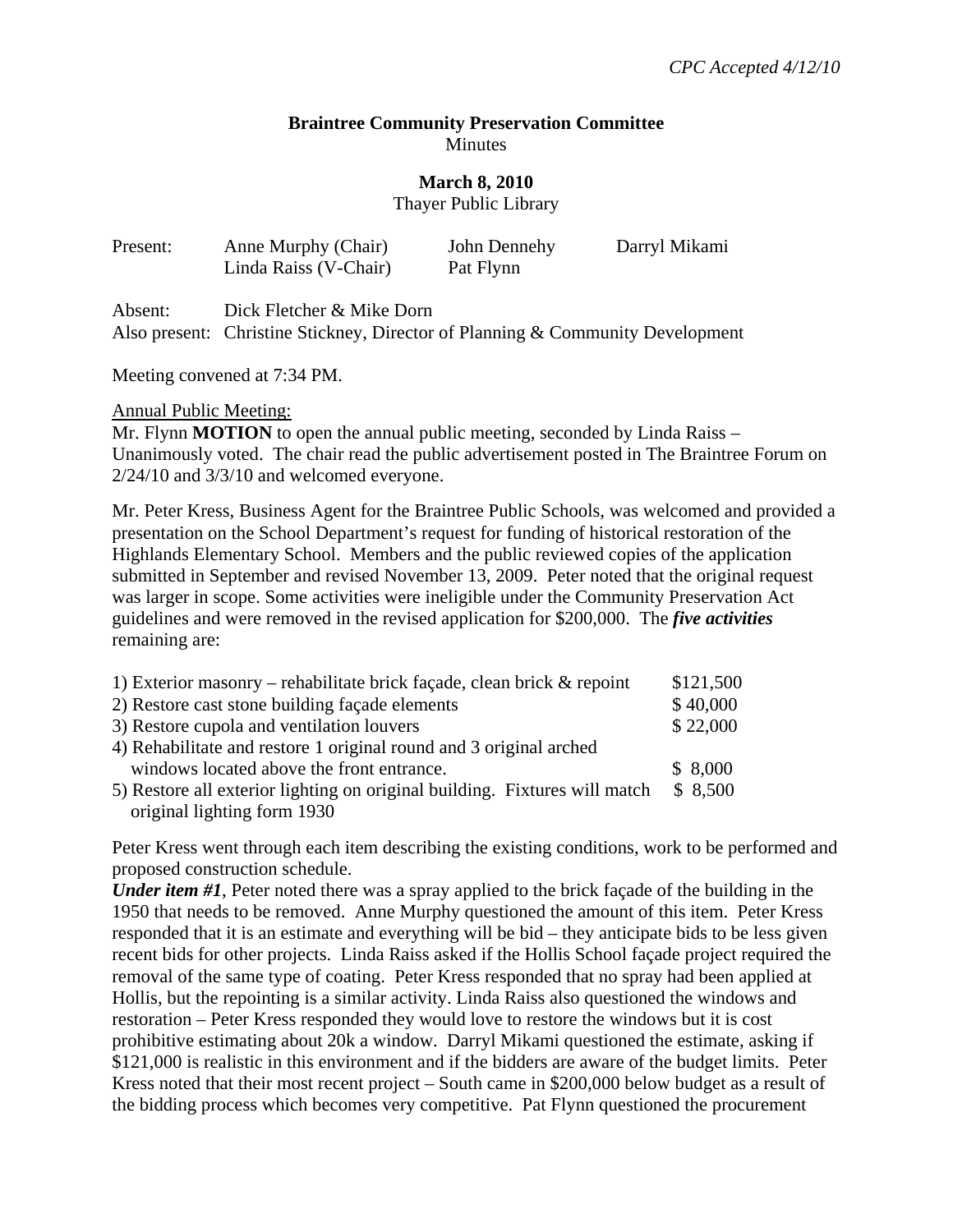Page 2 Minutes 3-8-10

process which requires accepting the lowest bid. Peter explained how the process works from advertising to award.

*Under Item #2* Peter explained the similarity with the recasting that took place at Hollis. The school looks great now that the work is complete.

*Under Item #3* Peter explained the intent of replacing the cupola to look like the original one removed. Linda Raiss questioned the materials of cupola and what actually constituted the cupola replacement. Using pictures to explain, Peter was able to show the Committee the extent of the work. John Dennehy questioned if the roof had been investigated to assure it was weathertight and in good condition before attempting to work on the cupola. Peter Kress noted the roof is slate and overall is in very good condition, routinely some slates are replaced as needed. Linda Raiss questioned if the need for this work is a result of a lack of maintenance and if it could have been prevented if it had been addressed earlier. Peter Kress acknowledge that the schools overall have had issues with maintenance. He also noted that unlike other Towns in the 80s and 90s Braintree did not build new schools. Hollis and Highlands have unique historic features that should be preserved as the part of the character of the Town. Linda Raiss also questioned the color of the cupola. Peter noted that some historic research is needed with photos and John Dennehy recommended that he consult with the Historic Society that they may have information.

*Under Item #4* Members discussed the replacement of the four unique windows that are part of the original building. Pat Flynn was interested in what the windows throughout the building had looked like. Peter recalled that they were similar to Town Hall with 16 panes per window. Anne Murphy questioned if the lead paint to be removed was part of the CPA funding. Peter Kress responded that the removal or capsulation of the lead paint would be funded by the School Department and done in accordance with all applicable state codes. Darryl Mikami asked - if the project were funded and work completed - to what extent would it be maintained. Would the Department be back to seek funding in future years because of lack of maintenance? Peter Kress noted a few items: Under the new form of government capital funding is making it to the schools in need. He oversees 13 buildings, 9 of which are used by the Braintree schools and the remaining are rented. Funds from the rentals/leases are dedicated to maintenance of all the buildings. Rental income is put back into the capital improvements and maintenance of the schools. Pat Flynn questioned if funding would be sought for other schools [Liberty, East and South] built through 1960s-70s. Peter noted that all though they meet the state's definition [older than 50], the architecture is not unique, unlike Hollis and Highlands. He does not anticipate future requests for those schools. Peter also stated that the School Department has licensed tradesmen [electrician, plumber and HVAC person] on staff that does work orders for all of the schools providing a cost savings to the Department.

*Under Item #5* Peter noted the desire to replace the lighting in the front of the building with period fixtures. Linda Raiss questioned if it would be possible to replace the doors since so much work is at the front of the building. Peter Kress agreed to look into that cost and provide the Committee with an estimate. Should the Committee be interested in funding the doors they